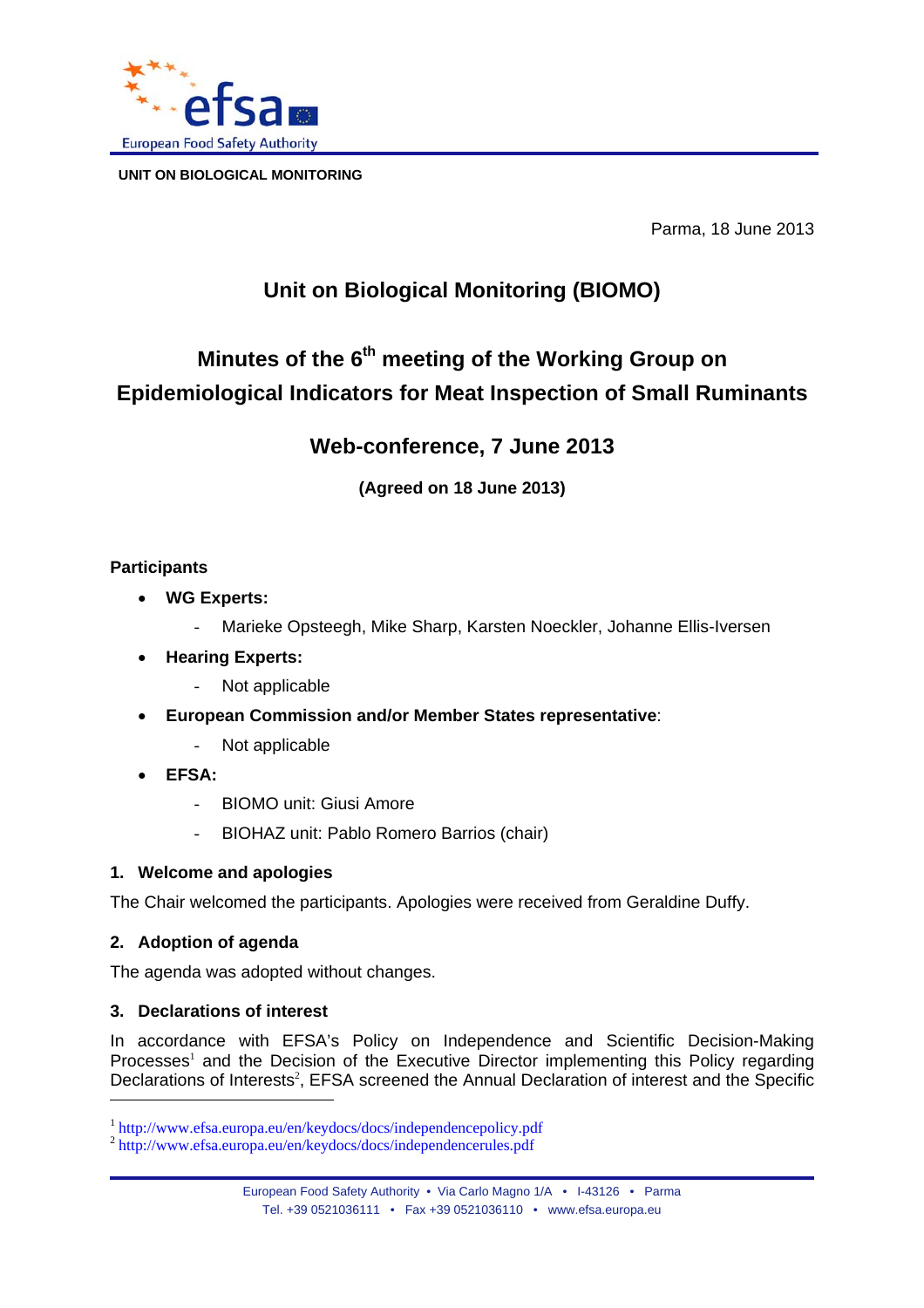

Declaration of interest) filled in by the experts invited for the present meeting. No conflicts of interests related to the issues discussed in this meeting have been identified during the screening process or at the Oral Declaration of interest at the beginning of this meeting.

## **4. Agreement of the minutes of the 5th Working Group meeting held on 16 May 2013, Edinburgh**

The minutes were agreed on 7 June 2013 and published on the EFSA website on 10 June 2013.

#### **5. Scientific topic for discussion**

#### **5.1 Finalisation of the draft report and discussion on the comments received during consultation and peer-review (EFSA-Q-2012-00879)**

The latest version of the draft report on harmonised epidemiological indicators for meat inspection of small ruminants, including the comments received from the peer-reviewer, was discussed and revised section by section. All the peer-reviewer's comments were thoroughly considered and addressed, as appropriate. The three terms of reference were specifically addressed. Tasks were allocated among the members of the working group for further finalisation of the report.

#### **6. Next meeting**

No other meetings are scheduled.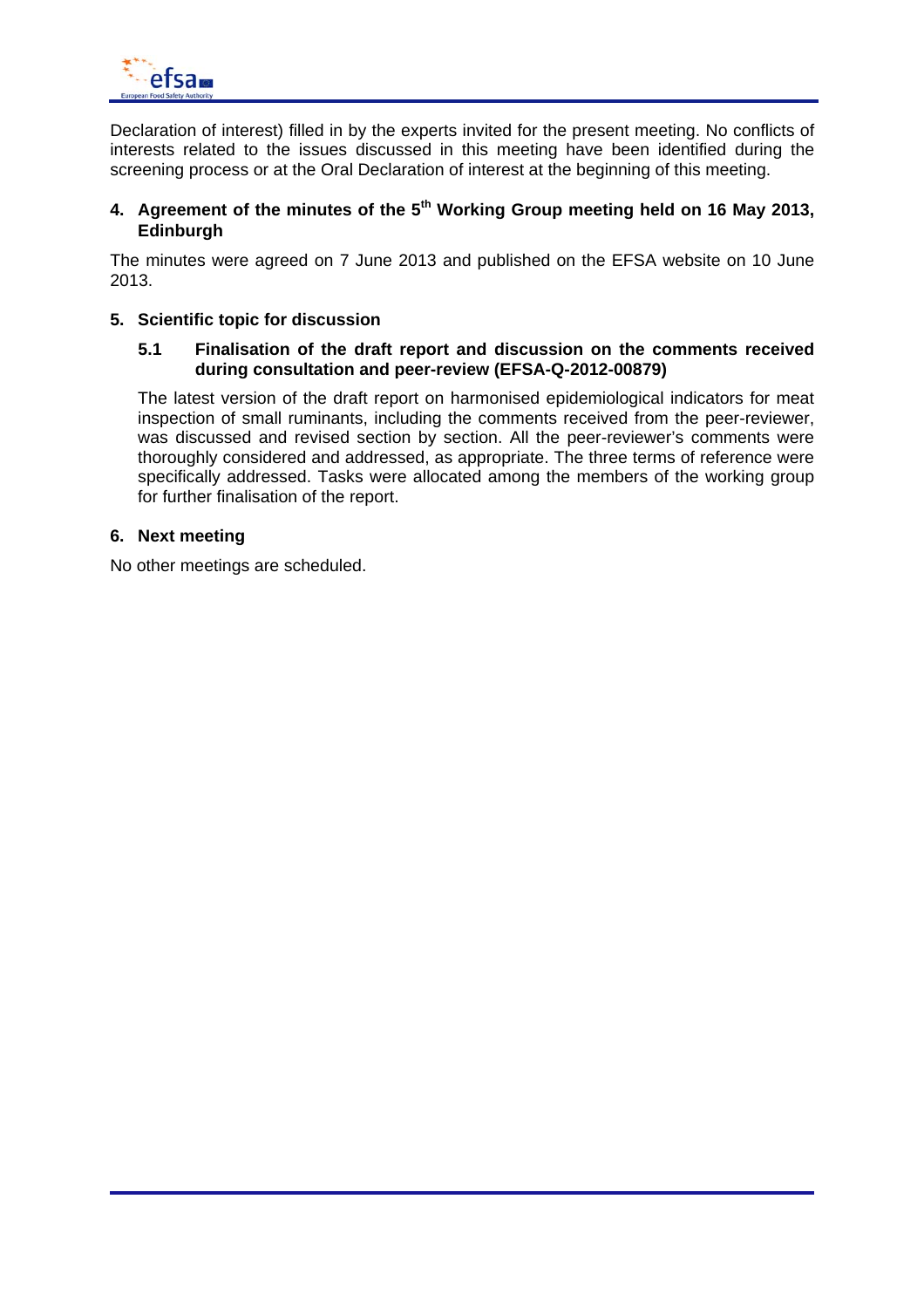

Parma, 7 June 2013

## **Unit on Biological Monitoring (BIOMO)**

# **Minutes of the 5th meeting of the Working Group on Epidemiological Indicators for Meat Inspection of Small Ruminants**

## **Web-conference, 16 May 2013**

**(Agreed on 7 June 2013)** 

## **Participants**

- **WG Experts:**
	- Geraldine Duffy, Marieke Opsteegh, Mike Sharp, Karsten Noeckler, Johanne Ellis-Iversen
- **Hearing Experts:**
	- Not applicable
- **European Commission and/or Member States representative**:
	- Not applicable
- **EFSA:**
	- BIOMO unit: Giusi Amore
	- BIOHAZ unit: Pablo Romero Barrios (chair)

## **1. Welcome and apologies**

The Chair welcomed the participants. All the invited experts attended the meeting.

## **2. Adoption of agenda**

l

The agenda was adopted without changes.

## **3. Declarations of interest**

In accordance with EFSA's Policy on Independence and Scientific Decision-Making Processes<sup>1</sup> and the Decision of the Executive Director implementing this Policy regarding

<sup>1</sup> http://www.efsa.europa.eu/en/keydocs/docs/independencepolicy.pdf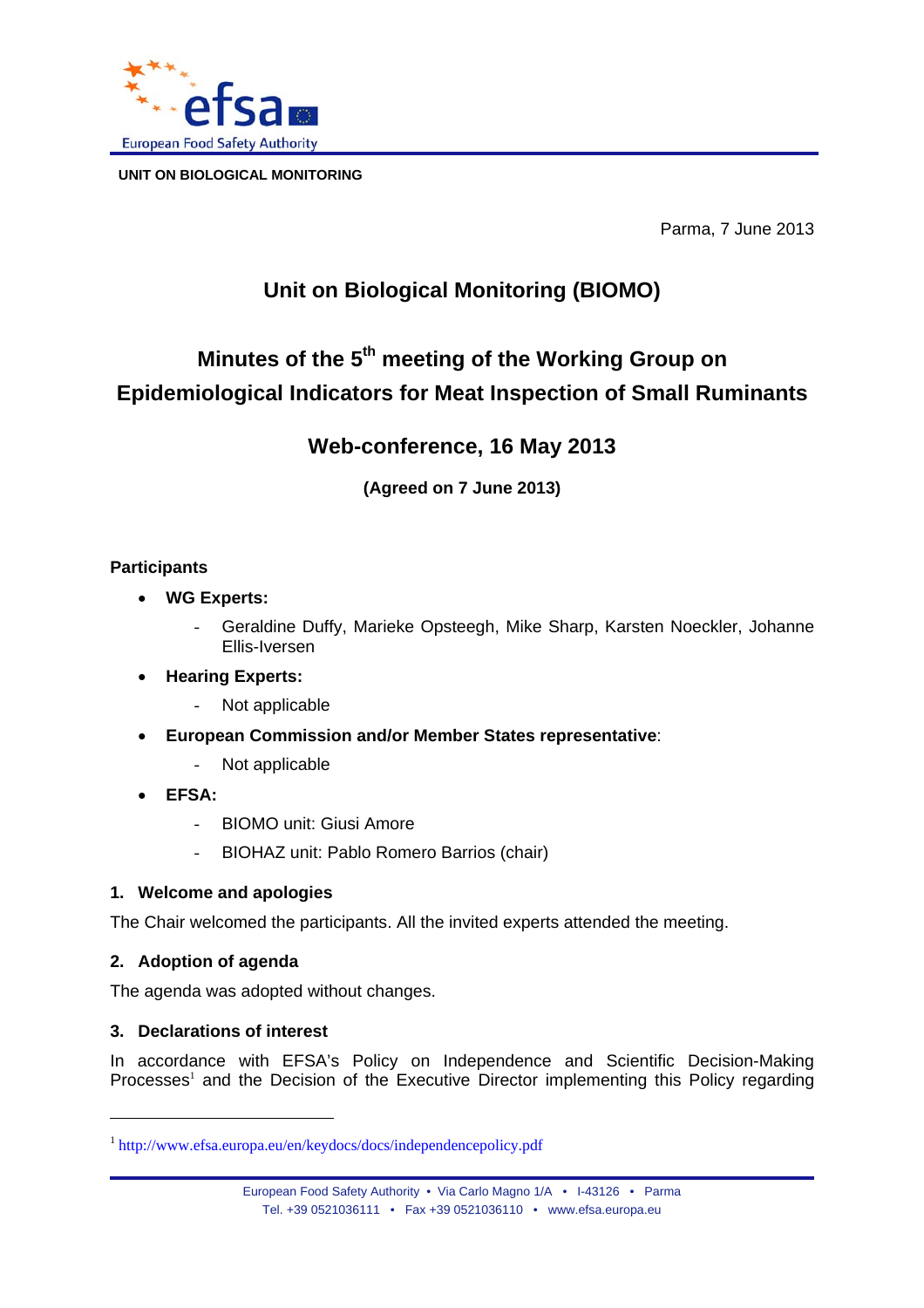

Declarations of Interests<sup>2</sup>, EFSA screened the Annual Declaration of interest and the Specific Declaration of interest) filled in by the experts invited for the present meeting. No conflicts of interests related to the issues discussed in this meeting have been identified during the screening process or at the Oral Declaration of interest at the beginning of this meeting.

### 4. Agreement of the minutes of the 4<sup>th</sup> Working Group meeting held on 25 February **2013, Edinburgh**

The minutes were agreed on 23 April 2013 and published on the EFSA website on 23 April 2013.

#### **5. Scientific topic for discussion**

#### **5.1 Discussion of the draft report and experts' contributions (EFSA-Q-2012- 00879)**

The latest version of the draft report on harmonised epidemiological indicators for meat inspection of small ruminants was discussed and revised section by section. The discussion focused on the proposed epidemiological indicators, as well as on the conclusions and recommendations. The three terms of reference were specifically addressed. Tasks were allocated among the members of the working group for further drafting/finalisation of the report.

#### **6. Next meeting**

The next meeting (web-conference) will be held on 7 June 2013.

<sup>2</sup> http://www.efsa.europa.eu/en/keydocs/docs/independencerules.pdf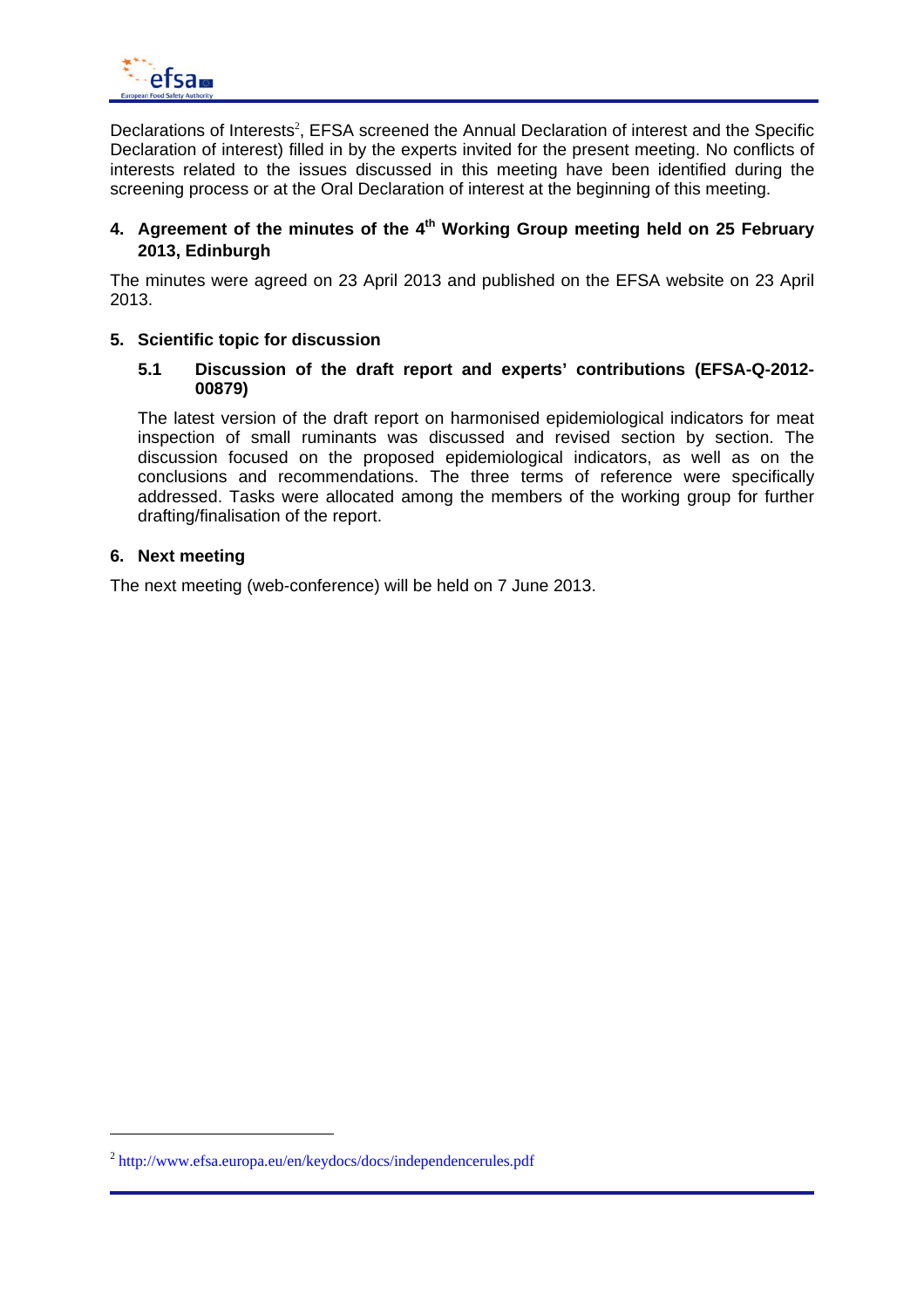

Parma, 16 April 2013

## **Unit on Biological Monitoring (BIOMO)**

# **Minutes of the 4th meeting of the Working Group on Epidemiological Indicators for Meat Inspection of Small Ruminants**

## **Held on 10 April 2013, Brussels**

**(Agreed on 23 April 2013)** 

## **Participants**

- **WG Experts:**
	- o Geraldine Duffy, Marieke Opsteegh, Mike Sharp, Karsten Noeckler, Johanne Ellis-Iversen
- **Hearing Experts:**
	- o Not applicable
- **European Commission and/or Member States representative**:
	- o Not applicable
- **EFSA:**
	- o BIOMO unit: Giusi Amore
	- o BIOHAZ unit: Pablo Romero Barrios (chair)

## **1. Welcome and apologies**

The Chair welcomed the participants. All the invited experts attended the meeting.

## **2. Adoption of agenda**

The agenda was adopted without changes.

## **3. Declarations of interest**

In accordance with EFSA's Policy on Independence and Scientific Decision-Making Processes and the Decision of the Executive Director implementing this Policy regarding Declarations of Interests, EFSA screened the Annual Declaration of interest and the Specific Declaration of interest filled in by the experts invited for the present meeting. No conflicts of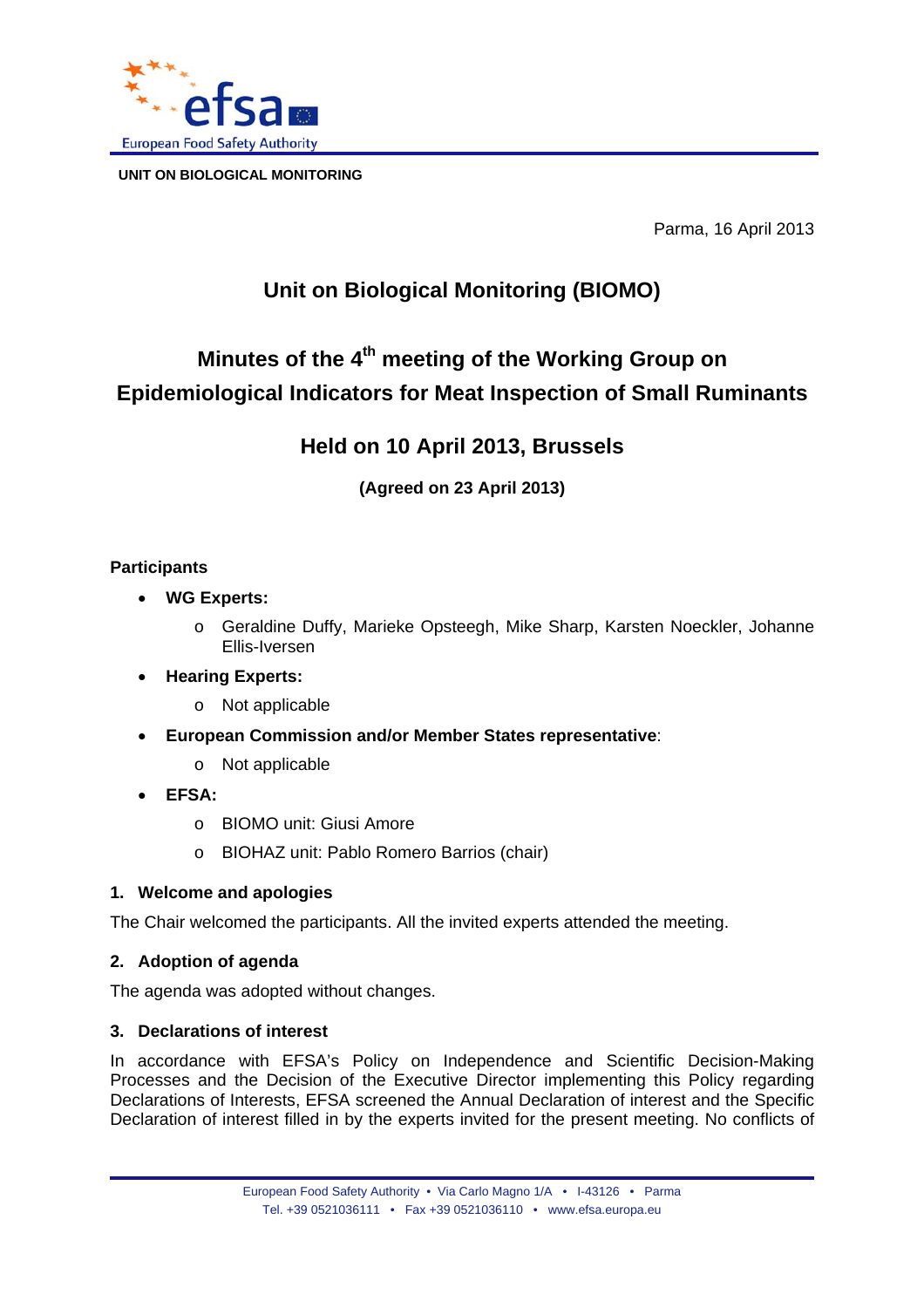

interests related to the issues discussed in this meeting have been identified during the screening process or at the Oral Declaration of interest at the beginning of this meeting.

## **4. Agreement of the minutes of the 3rd Working Group meeting held on 25 February 2013, Edinburgh**

The minutes were agreed on 28 February 2013 and published on the EFSA website on  $4<sup>th</sup>$ March 2013.

#### **5. Scientific topic for discussion**

#### **5.1 Discussion of the draft report and experts' contributions (EFSA-Q-2012- 00879)**

The latest version of the draft report on harmonised epidemiological indicators for meat inspection of small ruminants was discussed and revised section by section. The discussion focused on the proposed epidemiological indicators. The three terms of reference were specifically addressed. Tasks were allocated among the members of the working group for further drafting of the report.

#### **6. Next meeting**

The next meeting (web-conference) will be held on 28 May 2013.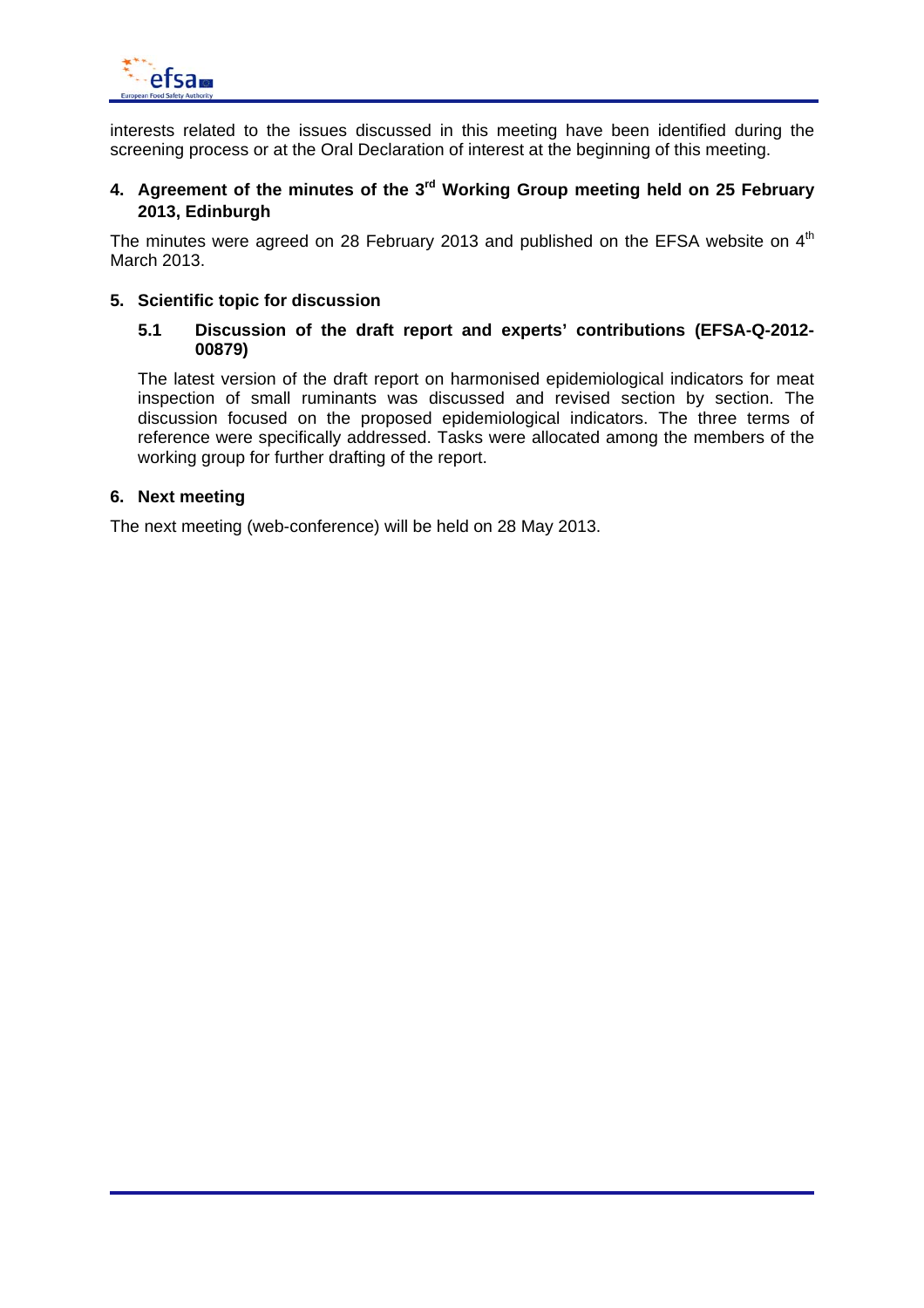

Parma, 28 February 2013

## **Unit on Biological Monitoring (BIOMO)**

# **Minutes of the 3rd meeting of the Working Group on Epidemiological Indicators for Meat Inspection of Small Ruminants**

## **Held on 25 February 2013, Edinburgh**

**(Agreed on 28 February 2013)** 

## **Participants**

- **WG Experts:**
	- o Geraldine Duffy, Marieke Opsteegh, Karsten Noeckler, Johanne Ellis-Iversen
- **Hearing Experts:**
	- o Not applicable
- **European Commission and/or Member States representative**:
	- o Not applicable
- **EFSA:**
	- o BIOMO unit: Giusi Amore
	- o BIOHAZ unit: Pablo Romero Barrios (chair)

## **1. Welcome and apologies**

The Chair welcomed the participants. Apologies were received from Mike Sharp.

## **2. Adoption of agenda**

The agenda was adopted without changes.

## **3. Declarations of interest**

In accordance with EFSA's Policy on Independence and Scientific Decision-Making Processes and the Decision of the Executive Director implementing this Policy regarding Declarations of Interests, EFSA screened the Annual Declaration of interest and the Specific Declaration of interest filled in by the experts invited for the present meeting. No conflicts of interests related to the issues discussed in this meeting have been identified during the screening process or at the Oral Declaration of interest at the beginning of this meeting.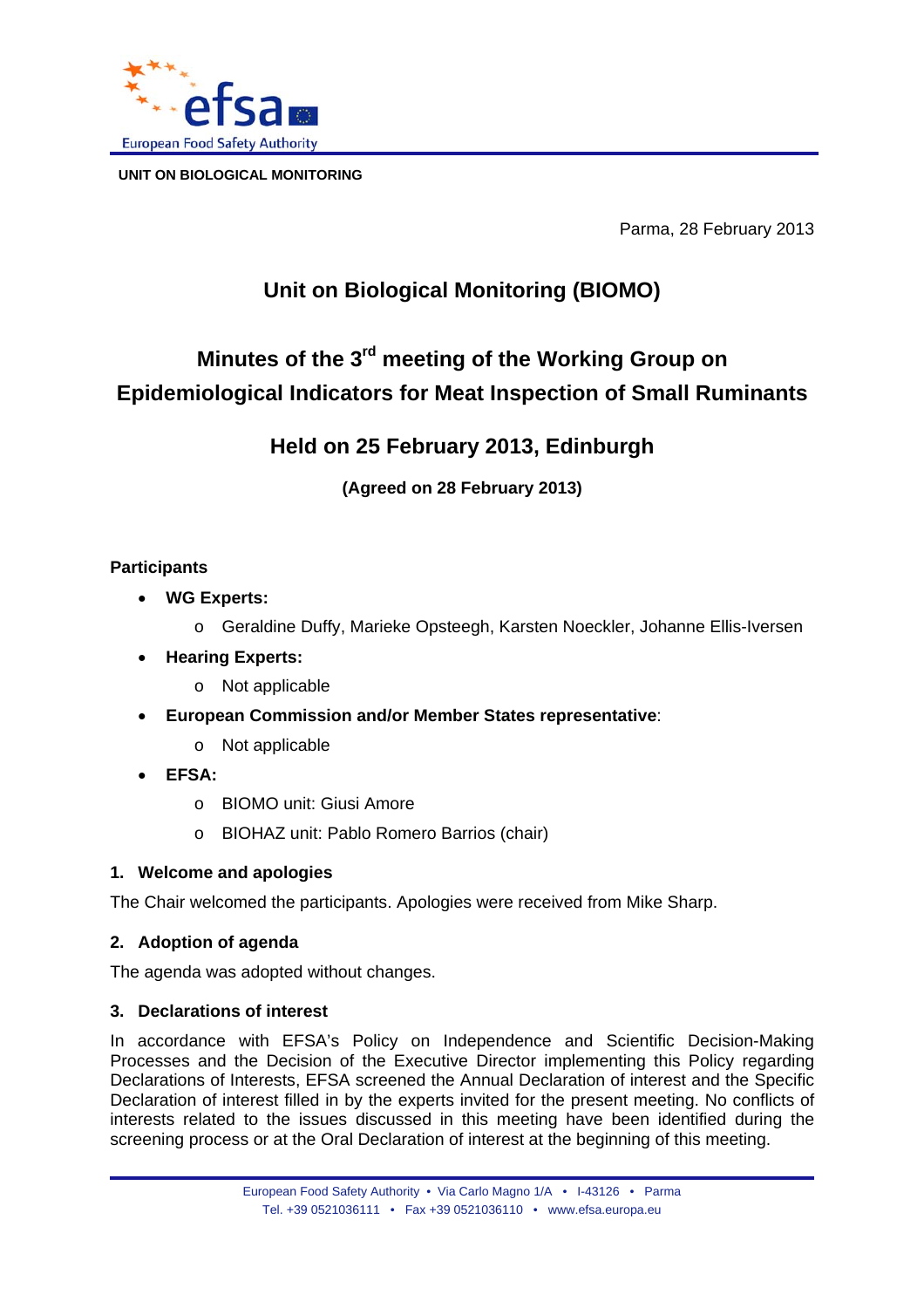

## **4. Agreement of the minutes of the 2nd Working Group meeting held on 10 January 2013, Brussels**

The minutes were agreed on 14 January 2013 and published on the EFSA website on 15 February 2013.

#### **5. Scientific topic for discussion**

#### **5.1 Discussion of the draft report and experts' contributions (EFSA-Q-2012- 00879)**

The latest version of the draft report on harmonised epidemiological indicators for meat inspection of small ruminants was discussed and revised section by section. The discussion focused on the proposed epidemiological indicators. The three terms of reference were specifically addressed. Tasks were allocated among the members of the working group for further drafting of the report.

#### **6. Next meeting**

The next meeting will be held on 10 April 2013 in Brussels.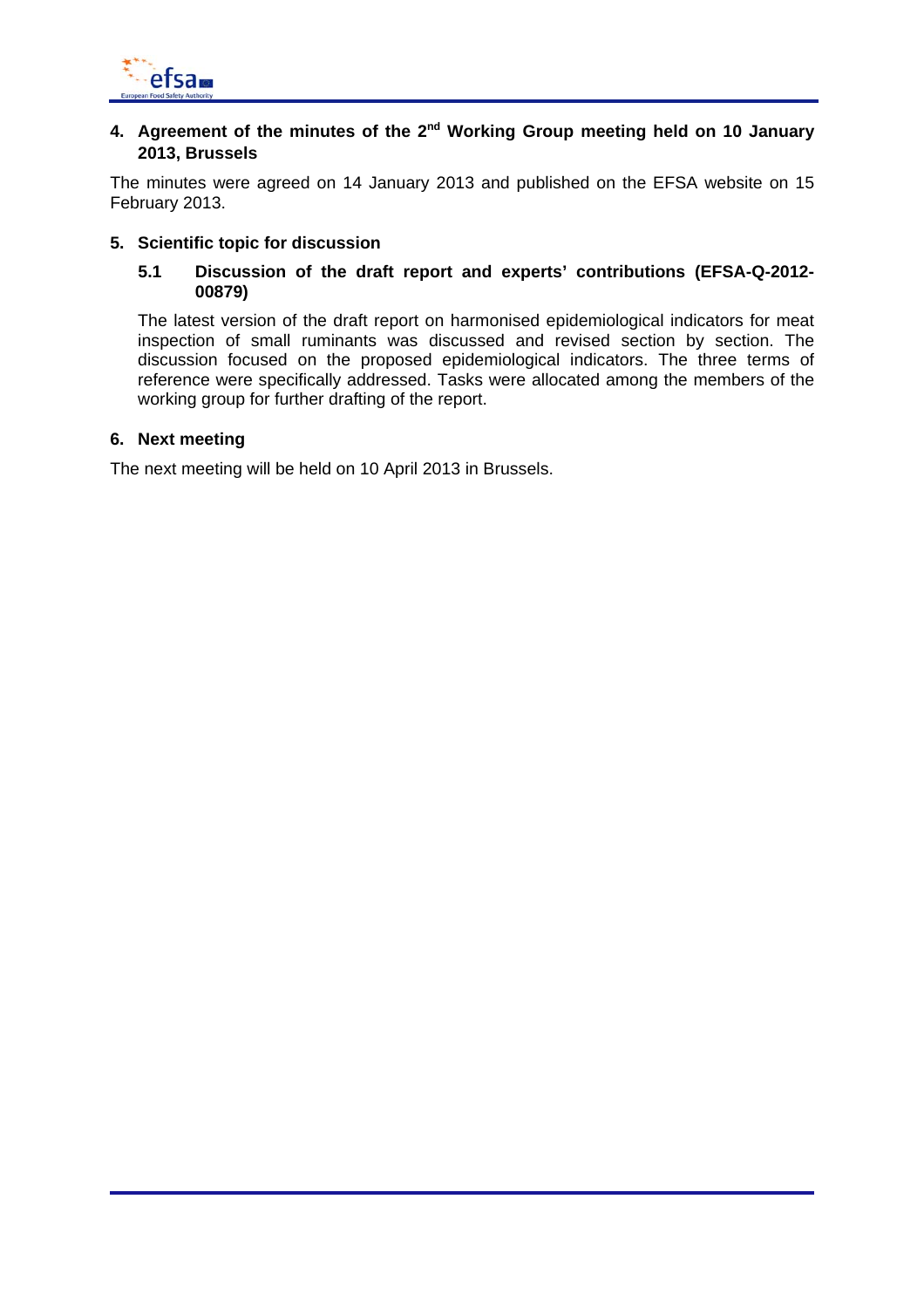

Brussels, 10 January 2013

## **UNIT ON BIOLOGICAL MONITORING**

# **Minutes of the 2<sup>nd</sup> meeting of the Working Group on Epidemiological Indicators for Meat Inspection of small ruminants**

## **Meeting, 10 January 2013**

**(Adopted by the WG on 14 January 2013)** 

| <b>Participants</b>     |                                                                               |
|-------------------------|-------------------------------------------------------------------------------|
| WG Experts:             | Geraldine Duffy, Marieke Opsteegh, Karsten Noeckler,<br>Johanne Ellis-Iversen |
| <b>Hearing Experts:</b> | $\overline{\phantom{0}}$                                                      |
| Observers:              |                                                                               |
| EFSA:                   | Pablo Romero Barrios (chair, BIOHAZ), Giusi Amore.                            |

## **1. Welcome and apologies**

The Chair welcomed the participants. All the members of the working group attended the meeting.

## **2. Adoption of agenda**

The agenda was adopted without changes.

#### **3. Declarations of interest**

In accordance with EFSA's Policy on Declarations of Interests, EFSA screened the Annual Declaration of interest (ADoI) and the Specific Declaration of interest (SDoI) filled in by the experts invited to participate in the present meeting. No conflicts of interests related to the issues discussed in this meeting have been identified during the screening process or at the beginning of this meeting.

#### **4. Discussions**

The draft report on the epidemiological indicators for meat inspection of small ruminants was discussed section by section. Tasks were allocated among the members of the working group for further drafting of the report.

#### **5. Next meeting date**

The  $3<sup>rd</sup>$  WG meeting will be held at the end of February 2013, the exact date and venue of the meeting will be finally agreed by email.